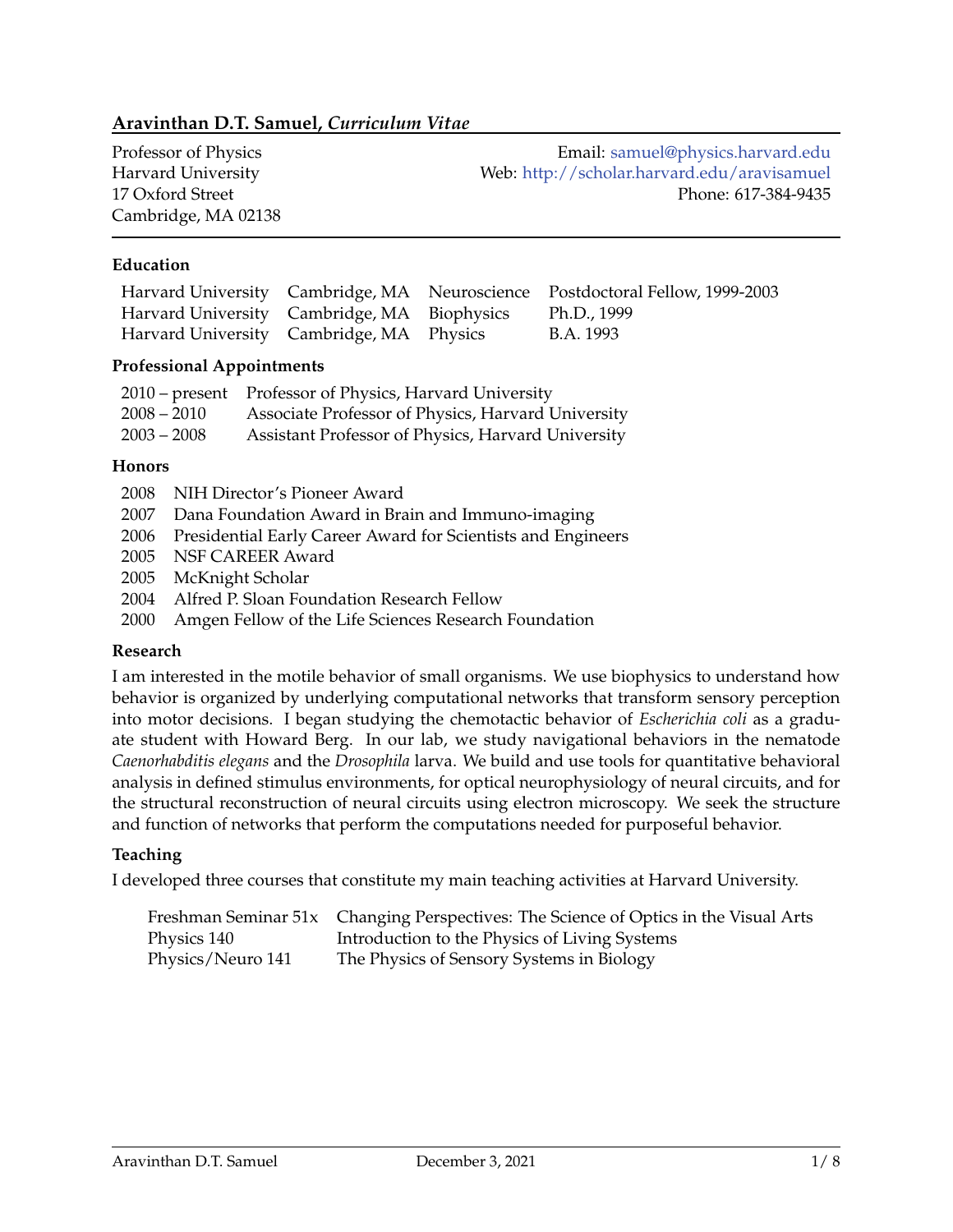## **Publications**

- [86] C. Eschbach, A. Fushiki, M. Winding, B. Afonso, I. V. Andrade, B. T. Cocanougher, K. Eichler, R. Gepner, G. Si, J. Valdes-Aleman, R. D. Fetter, M. Gershow, G. S. Jefferis, A. D. Samuel, J. W. Truman, A. Cardona, and M. Zlatic, "Circuits for integrating learned and innate valences in the insect brain," *eLife*, vol. 10, e62567, 2021.
- [85] L. Hernandez-Nunez, A. Chen, G. Budelli, V. Richter, A. Rist, A. S. Thum, M. Klein, P. Garrity, and A. D. Samuel, "Opponent thermosensory cells use flexible cross-inhibition for context-dependent choice in *Drosophila* thermotaxis," *Science Advances*, vol. 7, eabg6707, 2021.
- [84] N. Ji, V. Venkatachalam, H. Rodgers, W. Hung, T. Kawano, C. M. Clark, M. Lim, M. J. Alkema, M. Zhen, and A. D. Samuel, "Corollary discharge promotes a sustained motor state in a neural circuit for navigation," *eLife*, vol. 10, 2021.
- [83] V. Susoy, W. Hung, D. Witvliet, J. E. Whitener, M. Wu, B. J. Graham, M. Zhen, V. Venkatachalam, and A. D. Samuel, "Natural sensory context drives diverse brain-wide activity during *C. elegans* mating," *Cell*, in press, 2021.
- [82] K. Vogt, D. M. Zimmerman, M. Schlichting, L. Hernandez-Nunez, S. Qin, K. Malacon, M. Rosbash, C. Pehlevan, A. Cardona, and A. D. Samuel, "Internal state configures olfactory behavior and early sensory processing in *Drosophila* larvae," *Science Advances*, vol. 7, no. 1, 2021.
- [81] D. Witvliet, B. Mulcahy, J. K. Mitchell, Y. Meirovitch, D. R. Berger, Y. Wu, Y. Liu, W. X. Koh, R. Parvathala, D. Holmyard, R. L. Schalek, N. Shavit, A. D. Chisholm, J. W. Lichtman, A. D. Samuel, and M. Zhen, "Connectomes across development reveal principles of brain maturation," *Nature*, vol. 596, pp. 257–261, 2021.
- [80] E. Yemini, A. Lin, A. Nejatbakhsh, E. Varol, R. Sun, G. E. Mena, A. D. Samuel, L. Paninski, V. Venkatachalam, and O. Hobert, "NeuroPAL: A Multicolor Atlas for Whole-Brain Neuronal Identification in *C. elegans*," *Cell*, vol. 184, no. 1, 272–288.e11, 2021.
- [79] J. Choi, H. Zhou, R. Landig, H. Y. Wu, X. Yu, S. E. von Stetina, G. Kucsko, S. E. Mango, D. J. Needleman, A. D. Samuel, P. C. Maurer, H. Park, and M. D. Lukin, "Probing and manipulating embryogenesis via nanoscale thermometry and temperature control," *Proceedings of the National Academy of Sciences of the United States of America*, vol. 117, no. 26, pp. 14 636–14 641, 2020.
- [78] L. Mi, H. Wang, Y. Meirovitch, R. Schalek, S. C. Turaga, J. W. Lichtman, A. D. Samuel, and N. Shavit, "Learning Guided Electron Microscopy with Active Acquisition," *MICCAI: International Conference on Medical Image Computing and Computer-Assisted Intervention, Lecture Notes in Computer Science*, vol. 12265, pp. 77–87, 2020.
- [77] A. Nejatbakhsh, E. Varol, E. Yemini, V. Venkatachalam, A. Lin, A. D. Samuel, O. Hobert, and L. Paninski, "Demixing Calcium Imaging Data in *C. elegans* via Deformable Non-negative Matrix Factorization," *MICCAI: International Conference on Medical Image Computing and Computer-Assisted Intervention, Lecture Notes in Computer Science*, vol. 12265, pp. 14–24, 2020.
- [76] G. Budelli, L. Ni, C. Berciu, L. van Giesen, Z. A. Knecht, E. C. Chang, B. Kaminski, A. F. Silbering, A. Samuel, M. Klein, R. Benton, D. Nicastro, and P. A. Garrity, "Ionotropic Receptors Specify the Morphogenesis of Phasic Sensors Controlling Rapid Thermal Preference in *Drosophila*," *Neuron*, vol. 101, no. 4, 738–747.e3, 2019.
- [75] J. A. Calarco and A. D. Samuel, "Imaging whole nervous systems: insights into behavior from worms to fish," *Nature Methods*, vol. 16, no. 1, pp. 14–15, 2019.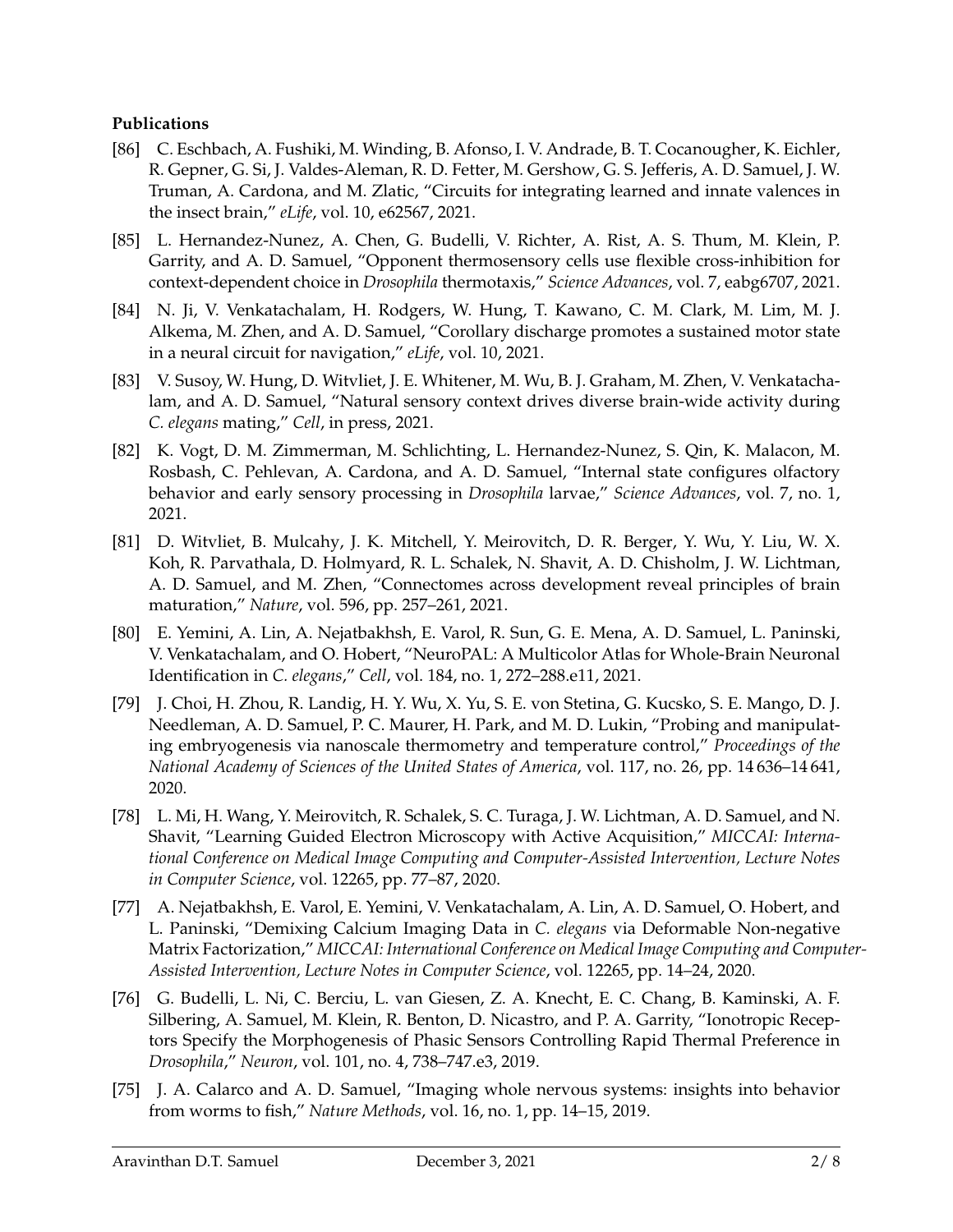- [74] G. Si, J. K. Kanwal, Y. Hu, C. J. Tabone, J. Baron, M. Berck, G. Vignoud, and A. D. Samuel, "Structured Odorant Response Patterns across a Complete Olfactory Receptor Neuron Population," *Neuron*, vol. 101, no. 5, 950–962.e7, 2019.
- [73] J. D. Hawk, A. C. Calvo, P. Liu, A. Almoril-Porras, A. Aljobeh, M. L. Torruella-Suárez, I. Ren, N. Cook, J. Greenwood, L. Luo, Z. W. Wang, A. D. Samuel, and D. A. Colón-Ramos, "Integration of Plasticity Mechanisms within a Single Sensory Neuron of *C. elegans* Actuates a Memory," *Neuron*, vol. 97, no. 2, 356–367.e4, 2018.
- [72] L. He, G. Si, J. Huang, A. D. Samuel, and N. Perrimon, "Mechanical regulation of stem-cell differentiation by the stretch-activated Piezo channel," *Nature*, vol. 555, no. 7694, pp. 103–106, 2018.
- [71] T. H. Humberg, P. Bruegger, B. Afonso, M. Zlatic, J. W. Truman, M. Gershow, A. Samuel, and S. G. Sprecher, "Dedicated photoreceptor pathways in *Drosophila* larvae mediate navigation by processing either spatial or temporal cues," *Nature Communications*, vol. 9, no. 1, 2018.
- [70] B. Mulcahy, D. Witvliet, D. Holmyard, J. Mitchell, A. D. Chisholm, A. D. Samuel, and M. Zhen, "A pipeline for volume electron microscopy of the *Caenorhabditis elegans* nervous system," *Frontiers in Neural Circuits*, vol. 12, p. 94, 2018.
- [69] M. Klein, S. V. Krivov, A. J. Ferrer, L. Luo, A. D. Samuel, and M. Karplus, "Exploratory search during directed navigation in *C. elegans* and *Drosophila* larva," *eLife*, vol. 6, 2017.
- [68] M. E. Berck, A. Khandelwal, L. Claus, L. Hernandez-Nunez, G. Si, C. J. Tabone, F. Li, J. W. Truman, R. D. Fetter, M. Louis, A. D. Samuel, and A. Cardona, "The wiring diagram of a glomerular olfactory system," *eLife*, vol. 5, no. MAY2016, 2016.
- [67] Z. A. Knecht, A. F. Silbering, L. Ni, M. Klein, G. Budelli, R. Bell, L. Abuin, A. J. Ferrer, A. D. Samuel, R. Benton, and P. A. Garrity, "Distinct combinations of variant ionotropic glutamate receptors mediate thermosensation and hygrosensation in *Drosophila*," *eLife*, vol. 5, 2016.
- [66] M. A. Lim, J. Chitturi, V. Laskova, J. Meng, D. Findeis, A. Wiekenberg, B. Mulcahy, L. Luo, Y. Li, Y. Lu, W. Hung, Y. Qu, C. Y. Ho, D. Holmyard, N. Ji, R. McWhirter, A. D. Samuel, D. M. Miller, R. Schnabel, J. A. Calarco, and M. Zhen, "Neuroendocrine modulation sustains the *C. elegans* forward motor state," *eLife*, vol. 5, 2016.
- [65] A. Narayan, V. Venkatachalam, O. Durak, D. K. Reilly, N. Bose, F. C. Schroeder, A. D. Samuel, J. Srinivasan, and P. W. Sternberg, "Contrasting responses within a single neuron class enable sex-specific attraction in *Caenorhabditis elegans*," *Proceedings of the National Academy of Sciences of the United States of America*, vol. 113, no. 10, E1392–E1401, 2016.
- [64] L. Ni, M. Klein, K. V. Svec, G. Budelli, E. C. Chang, A. J. Ferrer, R. Benton, A. D. Samuel, and P. A. Garrity, "The ionotropic receptors IR21a and IR25a mediate cool sensing in *Drosophila*," *eLife*, vol. 5, pp. 1–12, 2016.
- [63] Y. Shen, Q. Wen, H. Liu, C. Zhong, Y. Qin, G. Harris, T. Kawano, M. Wu, T. Xu, A. D. Samuel, and Y. Zhang, "An extrasynaptic GABAergic signal modulates a pattern of forward movement in *Caenorhabditis elegans*," *eLife*, vol. 5, e14197, 2016.
- [62] L. Van Giesen, L. Hernandez-Nunez, S. Delasoie-Baranek, M. Colombo, P. Renaud, R. Bruggmann, R. Benton, A. D. Samuel, and S. G. Sprecher, "Multimodal stimulus coding by a gustatory sensory neuron in *Drosophila* larvae," *Nature Communications*, vol. 7, p. 10 687, 2016.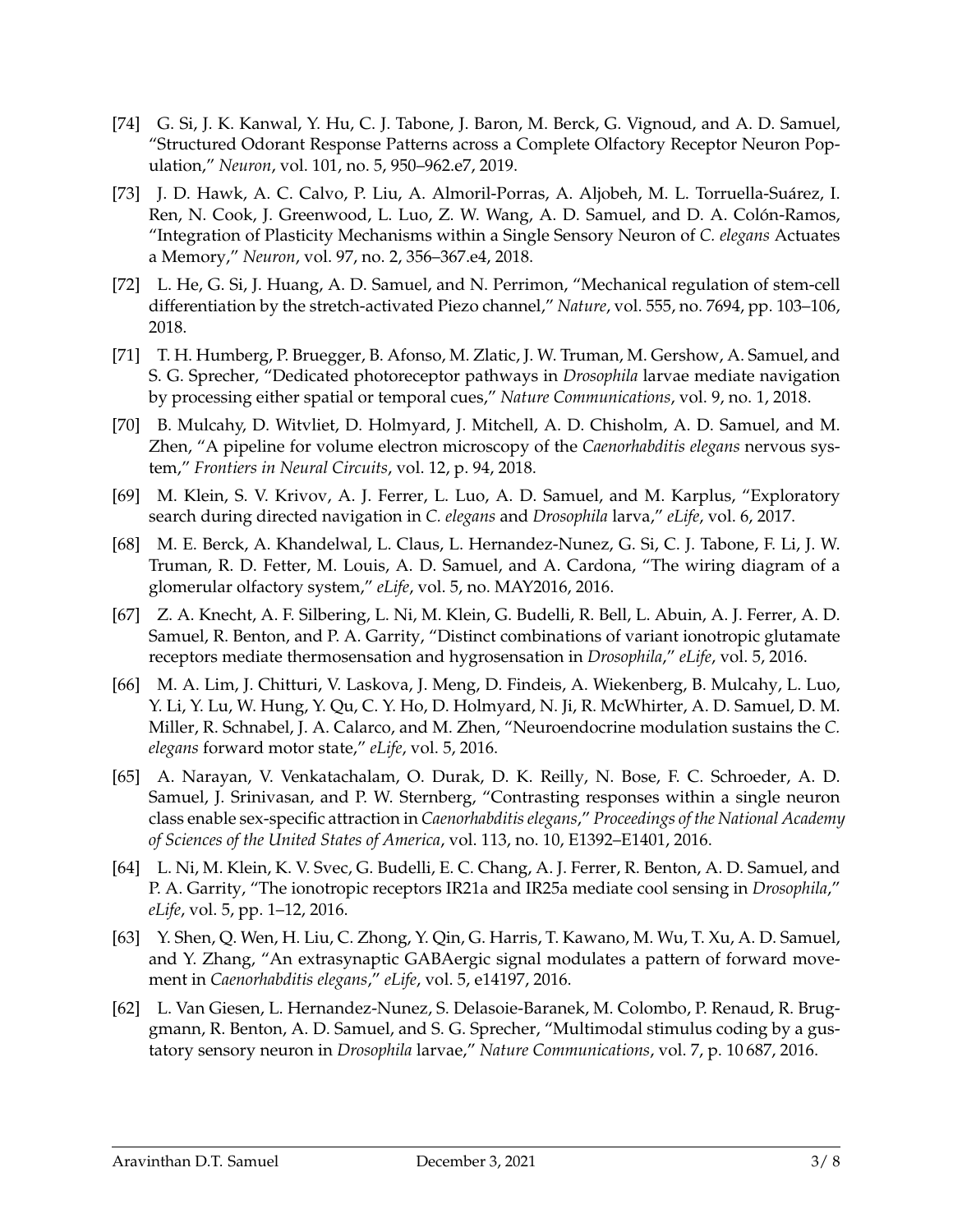- [61] V. Venkatachalam, N. Ji, X. Wang, C. Clark, J. K. Mitchell, M. Klein, C. J. Tabone, J. Florman, H. Ji, J. Greenwood, A. D. Chisholm, J. Srinivasan, M. Alkema, M. Zhen, and A. D. Samuel, "Pan-neuronal imaging in roaming *Caenorhabditis elegans*," *Proceedings of the National Academy of Sciences of the United States of America*, vol. 113, no. 8, E1082–E1088, 2016.
- [60] C. Fang-Yen, M. J. Alkema, and A. D. Samuel, "Illuminating neural circuits and behaviour in *Caenorhabditis elegans* with optogenetics," *Philosophical Transactions of the Royal Society B: Biological Sciences*, vol. 370, no. 1677, p. 20 140 212, 2015.
- [59] L. Hernandez-Nunez, J. Belina, M. Klein, G. Si, L. Claus, J. R. Carlson, and A. D. Samuel, "Reverse-correlation analysis of navigation dynamics in *Drosophila* larva using optogenetics," *eLife*, vol. 4, no. MAY, p. 9, 2015.
- [58] J. S. Kain, S. Zhang, J. Akhund-Zade, A. D. Samuel, M. Klein, and B. L. de Bivort, "Variability in thermal and phototactic preferences in *Drosophila* may reflect an adaptive bet-hedging strategy," *Evolution*, vol. 69, no. 12, pp. 3171–3185, 2015.
- [57] M. Klein, B. Afonso, A. J. Vonner, L. Hernandez-Nunez, M. Berck, C. J. Tabone, E. A. Kane, V. A. Pieribone, M. N. Nitabach, A. Cardona, M. Zlatic, S. G. Sprecher, M. Gershow, P. A. Garrity, A. D. Samuel, and P. W. Sternberg, "Sensory determinants of behavioral dynamics in *Drosophila* thermotaxis," *Proceedings of the National Academy of Sciences of the United States of America*, vol. 112, no. 2, E220–E229, 2015.
- [56] M. Zhen and A. D. Samuel, "*C. elegans* locomotion: Small circuits, complex functions," *Current Opinion in Neurobiology*, vol. 33, no. 117, pp. 117–126, 2015.
- [55] M. B. Goodman, M. Klein, S. Lasse, L. Luo, I. Mori, A. Samuel, P. Sengupta, and D. Wang, "Thermotaxis navigation behavior," *WormBook : the online review of C. elegans biology*, pp. 1–10, 2014.
- [54] L. Luo, N. Cook, V. Venkatachalam, L. A. Martinez-Velazquez, X. Zhang, A. C. Calvo, J. Hawk, B. L. MacInnis, M. Frank, J. H. R. Ng, M. Klein, M. Gershow, M. Hammarlund, M. B. Goodman, D. A. Colón-Ramos, Y. Zhang, and A. D. Samuel, "Bidirectional thermotaxis in *Caenorhabditis elegans* is mediated by distinct sensorimotor strategies driven by the AFD thermosensory neurons," *Proceedings of the National Academy of Sciences of the United States of America*, vol. 111, no. 7, pp. 2776–2781, 2014.
- [53] L. Luo, Q. Wen, J. Ren, M. Hendricks, M. Gershow, Y. Qin, J. Greenwood, E. R. Soucy, M. Klein, H. K. Smith-Parker, A. C. Calvo, D. A. Colón-Ramos, A. D. Samuel, and Y. Zhang, "Dynamic encoding of perception, memory, and movement in a *C. elegans* chemotaxis circuit," *Neuron*, vol. 82, no. 5, pp. 1115–1128, 2014.
- [52] J. L. Donnelly, C. M. Clark, A. M. Leifer, J. K. Pirri, M. Haburcak, M. M. Francis, A. D. Samuel, and M. J. Alkema, "Monoaminergic Orchestration of Motor Programs in a Complex *C. elegans* Behavior," *PLoS Biology*, vol. 11, no. 4, e1001529, 2013.
- [51] E. A. Kane, M. Gershow, B. Afonso, I. Larderet, M. Klein, A. R. Carter, B. L. De Bivort, S. G. Sprecher, and A. D. Samuel, "Sensorimotor structure of *Drosophila* larva phototaxis," *Proceedings of the National Academy of Sciences of the United States of America*, vol. 110, no. 40, E3868–77, 2013.
- [50] D. Mathew, C. Martelli, E. Kelley-Swift, C. Brusalis, M. Gershow, A. D. Samuel, T. Emonet, and J. R. Carlson, "Functional diversity among sensory receptors in a *Drosophila* olfactory circuit," *Proceedings of the National Academy of Sciences of the United States of America*, vol. 110, no. 23, E2134–43, 2013.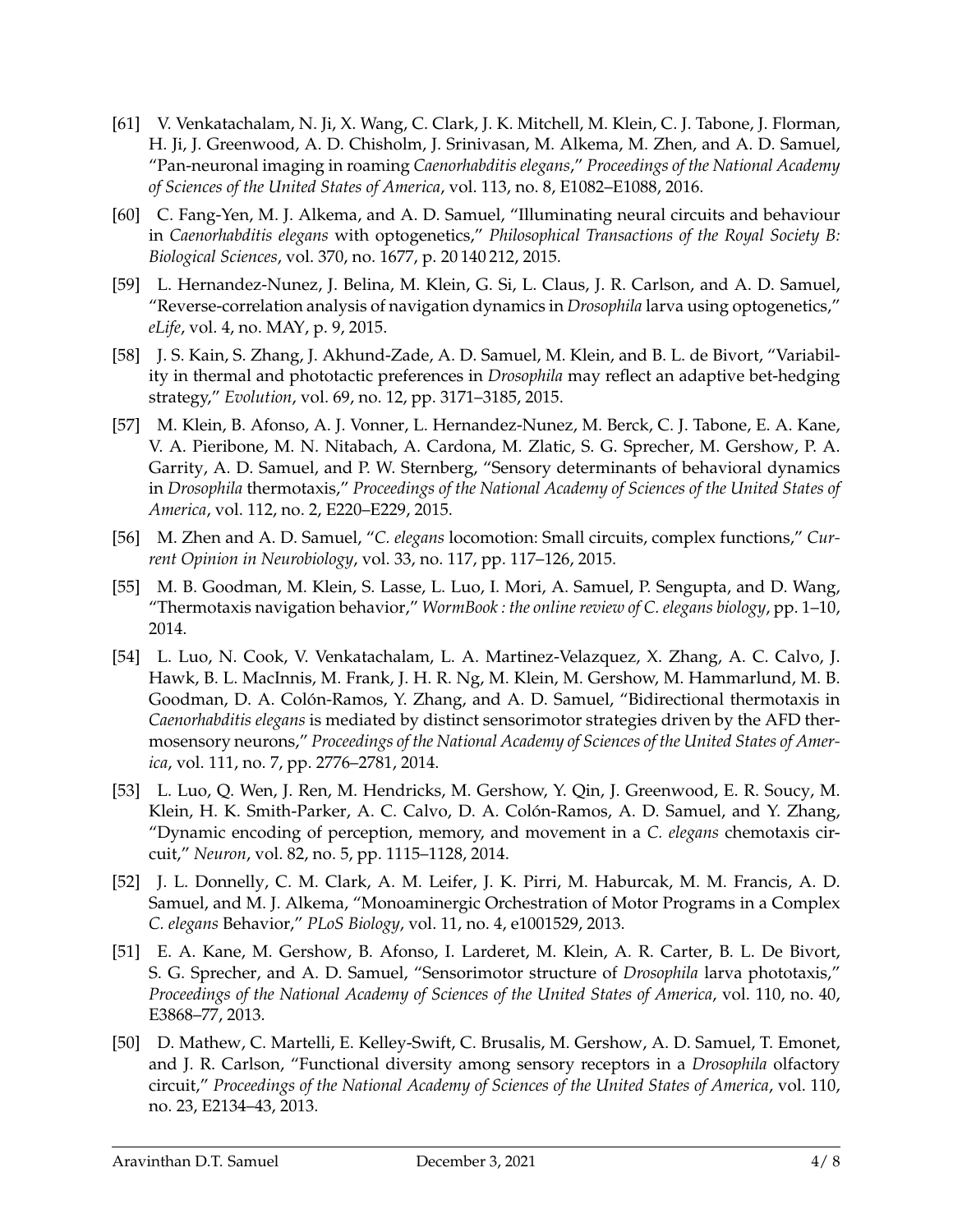- [49] A. Reina, A. B. Subramaniam, A. Laromaine, A. D. Samuel, and G. M. Whitesides, "Shifts in the Distribution of Mass Densities Is a Signature of Caloric Restriction in *Caenorhabditis elegans*," *PLoS ONE*, vol. 8, no. 7, e69651, 2013.
- [48] H. K. Smith, L. Luo, D. O'Halloran, D. Guo, X. Y. Huang, A. D. Samuel, and O. Hobert, "Defining specificity determinants of cGMP mediated gustatory sensory transduction in *Caenorhabditis elegans*," *Genetics*, vol. 194, no. 4, pp. 885–901, 2013.
- [47] D. C. Williams, R. ElBejjani, P. M. Ramirez, S. Coakley, S. A. Kim, H. Lee, Q. Wen, A. Samuel, H. Lu, M. A. Hilliard, and M. Hammarlund, "Rapid and Permanent Neuronal Inactivation In-Vivo via Subcellular Generation of Reactive Oxygen with the Use of KillerRed," *Cell Reports*, vol. 5, no. 2, pp. 553–563, 2013.
- [46] C. Fang-Yen, C. V. Gabel, A. D. Samuel, C. I. Bargmann, and L. Avery, "Laser Microsurgery in *Caenorhabditis elegans*," *Methods in Cell Biology*, vol. 107, pp. 177–206, 2012.
- [45] M. Gershow, M. Berck, D. Mathew, L. Luo, E. A. Kane, J. R. Carlson, and A. D. Samuel, "Controlling airborne cues to study small animal navigation," *Nature Methods*, vol. 9, no. 3, pp. 290–296, 2012.
- [44] D. T. Omura, D. A. Clark, A. D. Samuel, and H. R. Horvitz, "Dopamine signaling is essential for precise rates of locomotion by *C. elegans*," *PLoS ONE*, vol. 7, no. 6, e38649, 2012.
- [43] B. Pinan-Lucarre, C. V. Gabel, C. P. Reina, S. E. Hulme, S. S. Shevkoplyas, R. D. Slone, J. Xue, Y. Qiao, S. Weisberg, K. Roodhouse, L. Sun, G. M. Whitesides, A. Samuel, and M. Driscoll, "The core apoptotic executioner proteins CED-3 and CED-4 promote initiation of neuronal regeneration in *Caenorhabditis elegans*," *PLoS Biology*, vol. 10, no. 5, e1001331, 2012.
- [42] A. K. Stavoe, J. C. Nelson, L. A. Martínez-Velázquez, M. Klein, A. D. Samuel, and D. A. Colón-Ramos, "Synaptic vesicle clustering requires a distinct MIG-10/lamellipodin isoform and ABI-1 downstream from Netrin," *Genes and Development*, vol. 26, no. 19, pp. 2206–2221, 2012.
- [41] Q. Wen, M. D. Po, E. Hulme, S. Chen, X. Liu, S. W. Kwok, M. Gershow, A. M. Leifer, V. Butler, C. Fang-Yen, T. Kawano, W. R. Schafer, G. Whitesides, M. Wyart, D. B. Chklovskii, M. Zhen, and A. D. Samuel, "Proprioceptive Coupling within Motor Neurons Drives *C. elegans* Forward Locomotion," *Neuron*, vol. 76, no. 4, pp. 750–761, 2012.
- [40] S. Lahiri, K. Shen, M. Klein, A. Tang, E. Kane, M. Gershow, P. Garrity, and A. D. Samuel, "Two alternating motor programs drive navigation in *Drosophila* larva," *PLoS ONE*, vol. 6, no. 8, e23180, 2011.
- [39] A. M. Leifer, C. Fang-Yen, M. Gershow, M. J. Alkema, and A. D. Samuel, "Optogenetic manipulation of neural activity in freely moving *Caenorhabditis elegans*," *Nature Methods*, vol. 8, no. 2, pp. 147–152, 2011.
- [38] C. Fang-Yen, M. Wyart, J. Xie, R. Kawai, T. Kodger, S. Chen, Q. Wen, and A. D. Samuel, "Biomechanical analysis of gait adaptation in the nematode *Caenorhabditis elegans*," *Proceedings of the National Academy of Sciences of the United States of America*, vol. 107, no. 47, pp. 20 323– 20 328, 2010.
- [37] P. A. Garrity, M. B. Goodman, A. D. Samuel, and P. Sengupta, "Running hot and cold: Behavioral strategies, neural circuits, and the molecular machinery for thermotaxis in *C. elegans* and *Drosophila*," *Genes and Development*, vol. 24, no. 21, pp. 2365–2382, 2010.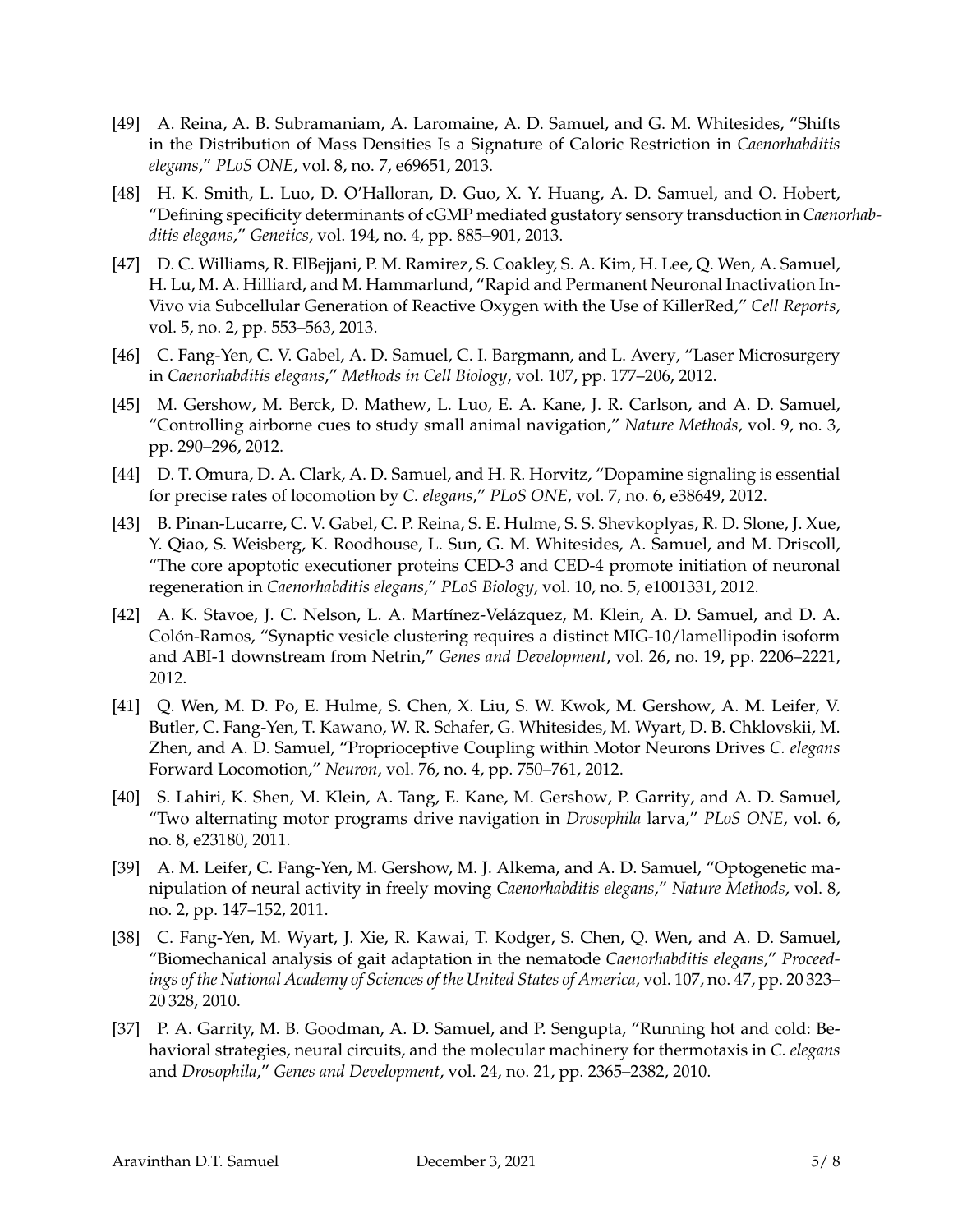- [36] H.-I. Ha, M. Hendricks, Y. Shen, C. V. Gabel, C. Fang-Yen, Y. Qin, D. Colón-Ramos, K. Shen, A. D. Samuel, and Y. Zhang, "Functional Organization of a Neural Network for Aversive Olfactory Learning in *Caenorhabditis elegans*," *Neuron*, vol. 68, no. 6, pp. 1173–1186, 2010.
- [35] L. Luo, M. Gershow, M. Rosenzweig, K. J. Kang, C. Fang-Yen, P. A. Garrity, and A. D. Samuel, "Navigational decision making in *Drosophila* thermotaxis," *Journal of Neuroscience*, vol. 30, no. 12, pp. 4261–4272, 2010.
- [34] C. Fang-Yen, L. Avery, and A. D. Samuel, "Two size-selective mechanisms specifically trap bacteria-sized food particles in *Caenorhabditis elegans*," *Proceedings of the National Academy of Sciences of the United States of America*, vol. 106, no. 47, pp. 20 093–20 096, 2009.
- [33] J. Peidle, C. Stokes, R. Hart, M. Franklin, R. Newburgh, J. Pahk, W. Rueckner, and A. Samuel, "Inexpensive microscopy for introductory laboratory courses," *American Journal of Physics*, vol. 77, no. 10, pp. 931–938, 2009.
- [32] P. Sengupta and A. D. Samuel, "*Caenorhabditis elegans*: a model system for systems neuroscience," *Current Opinion in Neurobiology*, vol. 19, no. 6, pp. 637–643, 2009.
- [31] N. Srivastava, D. A. Clark, and A. D. Samuel, "Temporal analysis of stochastic turning behavior of swimming *C. elegans*," *Journal of Neurophysiology*, vol. 102, no. 2, pp. 1172–1179, 2009.
- [30] D. Biron, S. Wasserman, J. H. Thomas, A. D. Samuel, and P. Sengupta, "An olfactory neuron responds stochastically to temperature and modulates *Caenorhabditis elegans* thermotactic behavior," *Proceedings of the National Academy of Sciences of the United States of America*, vol. 105, no. 31, pp. 11 002–11 007, 2008.
- [29] C. V. Gabel, F. Antoine, C. F. Chuang, A. D. Samuel, and C. Chang, "Distinct cellular and molecular mechanisms mediate initial axon development and adult-stage axon regeneration in *C. elegans*," *Development*, vol. 135, no. 21, pp. 1129–1136, 2008.
- [28] S. E. Hulme, S. S. Shevkoplyas, and A. Samuel, "Microfluidics: Streamlining discovery in worm biology," *Nature Methods*, vol. 5, no. 7, pp. 589–590, 2008.
- [27] S. Jung, S. Lee, and A. Samuel, "Swimming *C. elegans* in a wet granular medium," *Chaos*, vol. 18, no. 4, 2008.
- [26] L. Luo, C. V. Gabel, H. I. Ha, Y. Zhang, and A. D. Samuel, "Olfactory behavior of swimming *C. elegans* analyzed by measuring motile responses to temporal variations of odorants," *Journal of Neurophysiology*, vol. 99, no. 5, pp. 2617–2625, 2008.
- [25] M. Zhang, S. H. Chung, C. Fang-Yen, C. Craig, R. A. Kerr, H. Suzuki, A. D. Samuel, E. Mazur, and W. R. Schafer, "A Self-Regulating Feed-Forward Circuit Controlling *C. elegans* Egg-Laying Behavior," *Current Biology*, vol. 18, no. 19, pp. 1445–1455, 2008.
- [24] C. A. Chi, D. A. Clark, S. Lee, D. Biron, L. Luo, C. V. Gabel, J. Brown, P. Sengupta, and A. D. Samuel, "Temperature and food mediate long-term thermotactic behavioral plasticity by association-independent mechanisms in *C. elegans*," *Journal of Experimental Biology*, vol. 210, no. 22, pp. 4043–4052, 2007.
- [23] D. A. Clark, C. V. Gabel, H. Gabel, and A. D. Samuel, "Temporal activity patterns in thermosensory neurons of freely moving *Caenorhabditis elegans* encode spatial thermal gradients," *Journal of Neuroscience*, vol. 27, no. 23, pp. 6083–6090, 2007.
- [22] D. A. Clark, C. V. Gabel, T. M. Lee, and A. D. Samuel, "Short-term adaptation and temporal processing in the cryophilic response of *Caenorhabditis elegans*," *Journal of Neurophysiology*, vol. 97, no. 3, pp. 1903–1910, 2007.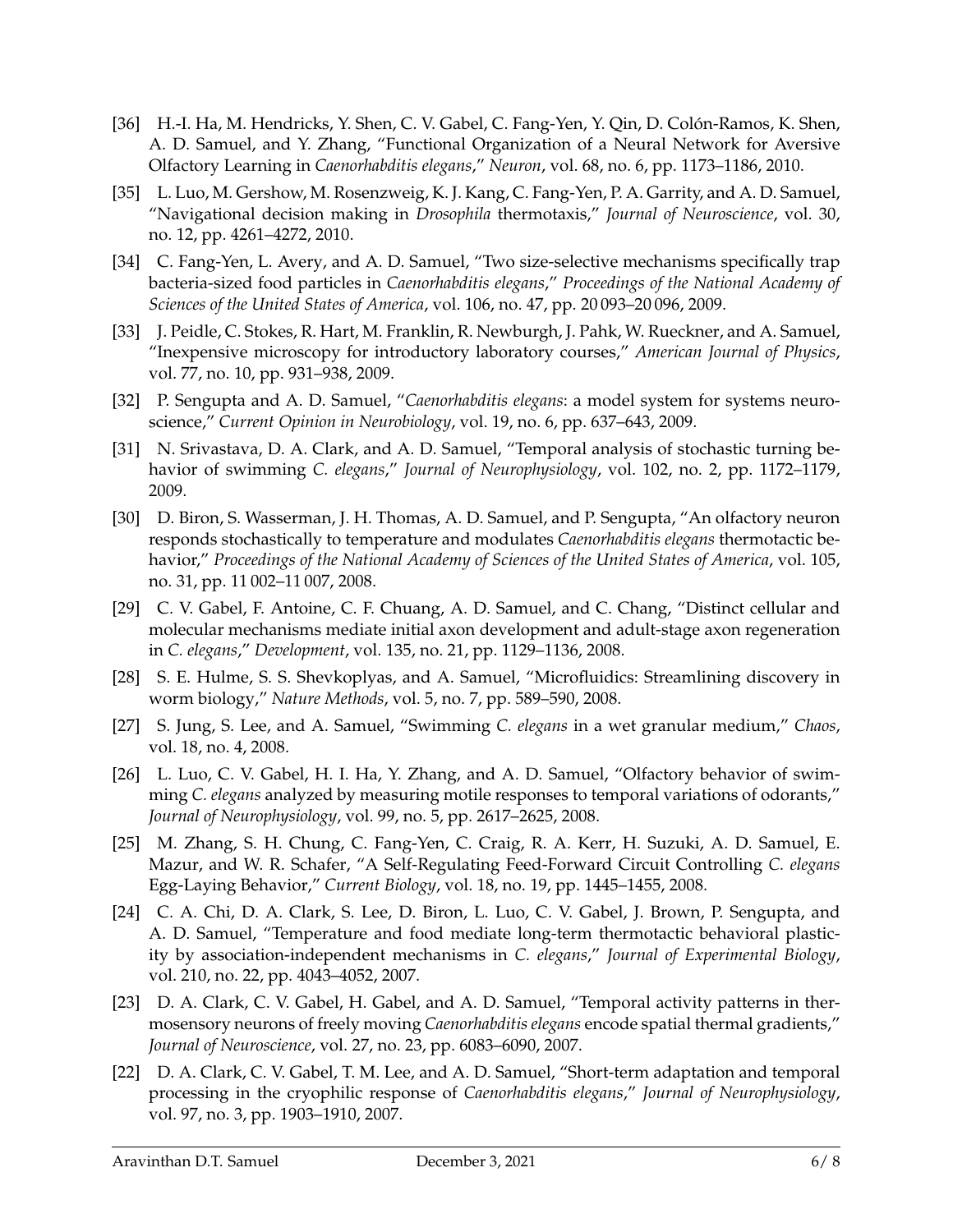- [21] C. V. Gabel, H. Gabel, D. Pavlichin, A. Kao, D. A. Clark, and A. D. Samuel, "Neural Circuits Mediate Electrosensory Behavior in *Caenorhabditis elegans*," *Journal of Neuroscience*, vol. 27, no. 28, pp. 7586–7596, 2007.
- [20] J. Korta, D. A. Clark, C. V. Gabel, L. Mahadevan, and A. D. Samuel, "Mechanosensation and mechanical load modulate the locomotory gait of swimming *C. elegans*," *Journal of Experimental Biology*, vol. 210, no. 13, pp. 2383–2389, 2007.
- [19] D. Biron, M. Shibuya, C. Gabel, S. M. Wasserman, D. A. Clark, A. Brown, P. Sengupta, and A. D. Samuel, "A diacylglycerol kinase modulates long-term thermotactic behavioral plasticity in *C. elegans*," *Nature Neuroscience*, vol. 9, no. 12, pp. 1499–1505, 2006.
- [18] S. H. Chung, D. A. Clark, C. V. Gabel, E. Mazur, and A. D. Samuel, "The role of the AFD neuron in *C. elegans* thermotaxis analyzed using femtosecond laser ablation," *BMC Neuroscience*, vol. 7, no. 13, p. 30, 2006.
- [17] D. A. Clark, D. Biron, P. Sengupta, and A. D. Samuel, "The AFD sensory neurons encode multiple functions underlying thermotactic behavior in *Caenorhabditis elegans*," *Journal of Neuroscience*, vol. 26, no. 28, pp. 7444–7451, 2006.
- [16] L. Luo, D. A. Clark, D. Biron, L. Mahadevan, and A. D. T. Samuel, "Sensorimotor control during isothermal tracking in *Caenorhabditis elegans*.," *The Journal of experimental biology*, vol. 209, no. 3, pp. 4652–4662, 2006.
- [15] A. D. T. Samuel, S. H. Chung, D. A. Clark, C. V. Gabel, C. Chang, V. Murthy, and E. Mazur, "Femtosecond laser dissection in *C. elegans* neural circuits," *Commercial and Biomedical Applications of Ultrafast Lasers VI*, vol. 6108, p. 610 801, 2006.
- [14] A. D. Samuel and P. Sengupta, "Sensorimotor integration: Locating locomotion in neural circuits," *Current Biology*, vol. 15, no. 9, R341–R343, 2005.
- [13] M. E. Colosimo, A. Brown, S. Mukhopadhyay, C. Gabel, A. E. Lanjuin, A. D. Samuel, and P. Sengupta, "Identification of thermosensory and olfactory neuron-specific genes via expression profiling of single neuron types," *Current Biology*, vol. 14, no. 24, pp. 2245–2251, 2004.
- [12] A. D. Samuel, R. A. Silva, and V. N. Murthy, "Synaptic activity of the AFD neuron in *Caenorhabditis elegans* correlates with thermotactic memory," *Journal of Neuroscience*, vol. 23, no. 2, pp. 373–376, 2003.
- [11] A. Samuel, J. Petersen, and T. Reese, "Envelope structure of *Synechococcus* sp. WH8113, a nonflagellated swimming cyanobacterium," *BMC Microbiology*, vol. 1, 2001.
- [10] A. D. Samuel, V. N. Murthy, and M. O. Hengartner, "Calcium dynamics during fertilization in *C. elegans*," *BMC Developmental Biology*, vol. 1, pp. 1–6, 2001.
- [9] L. Mahadevan, W. S. Ryu, and A. D. Samuel, "Tumbling cards," *Physics of Fluids*, vol. 11, no. 1, pp. 1–3, 1999.
- [8] A. D. Samuel, T. P. Pitta, W. S. Ryu, P. N. Danese, E. C. Leung, and H. C. Berg, "Flagellar determinants of bacterial sensitivity to χ-phage," *Proceedings of the National Academy of Sciences of the United States of America*, vol. 96, no. 17, pp. 9863–9866, 1999.
- [7] L. Turner, A. D. Samuel, A. S. Stern, and H. C. Berg, "Temperature dependence of switching of the bacterial flagellar motor by the protein CheY(13DK106YW)," *Biophysical Journal*, vol. 77, no. 1, pp. 597–603, 1999.
- [6] L. Mahadevan, W. S. Ryu, and A. D. Samuel, "Fluid 'rope trick' investigated," *Nature*, vol. 392, no. 6672, p. 140, 1998.